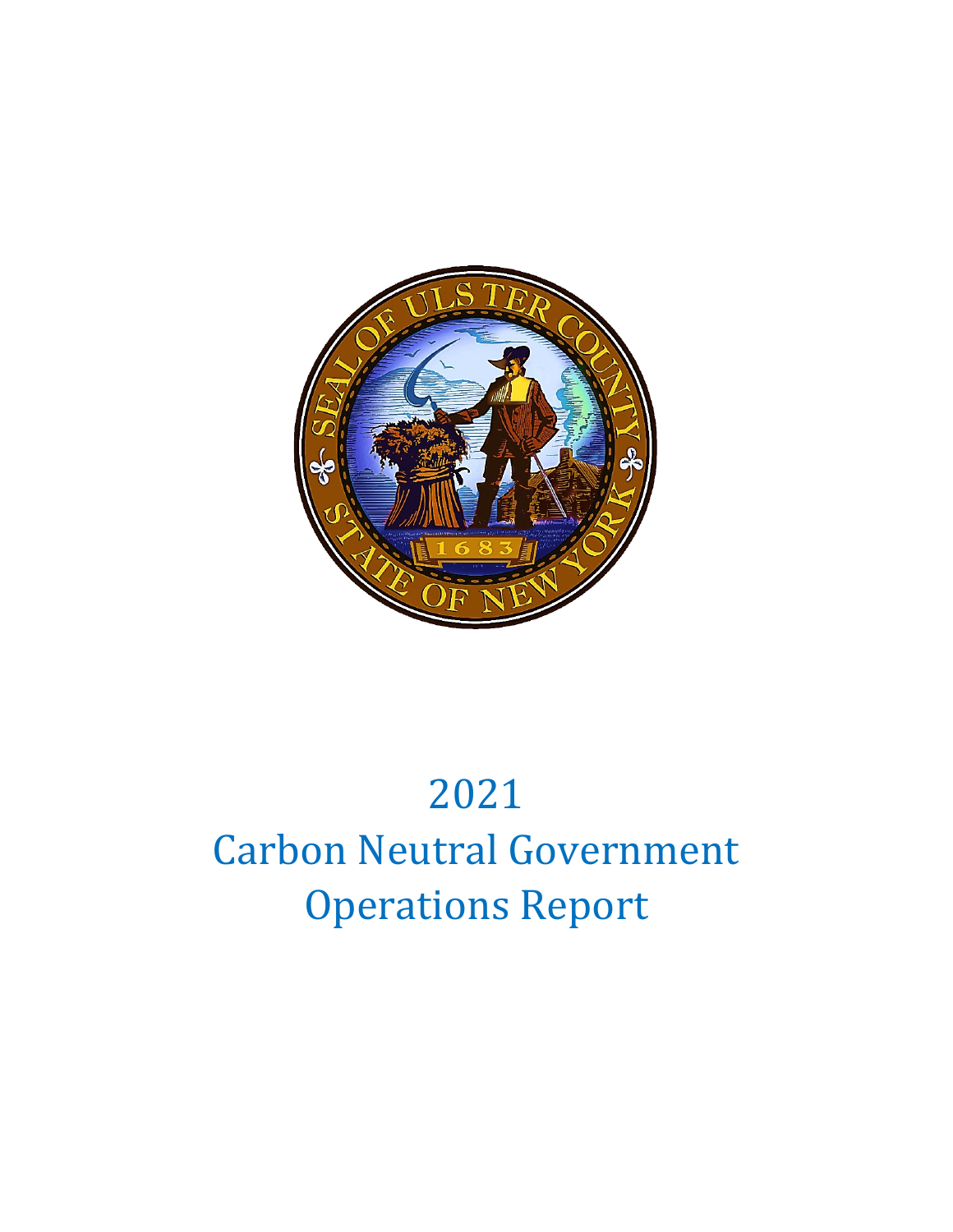# 1. Introduction

Resolution 315 of 2019<sup>1</sup> was adopted by the Ulster County legislature in September of 2019 to establish a policy regarding Ulster County's use of renewable energy. This policy reinforces Executive Order 1 of 2019 signed by the County Executive in June of 2019.

The resolution commits Ulster County to:

- Purchase 100% of the County's electricity for government operations directly from local renewable energy sources, or as an interim solution only, by obtaining Green-e Energy certified Renewable Energy Certificates (RECs)
- Continue to operate a net carbon neutral government
- Decrease greenhouse gas emissions associated with its operations by 25 by the year 2025 and 80 by the year 2050 using the County's 2012 greenhouse gas emission inventory as a baseline.
- Ulster County shall supply 100% of its annual building and fleet electricity usage from locally generated renewable energy sources by the year 2030
- Endeavor to achieve the Department of Environmental Conservation's Gold Climate Smart Community designation by the year 2025
- Assist and support our towns and communities in increasing the use of green power and decreasing community wide greenhouse gas emissions by 80% by the year 2050

The following report, prepared by the Ulster County Department of the Environment, is submitted to detail the status of each of these goals, and to inform whether these goals remain attainable and whether they should be modified or amended.

# 2. Greenhouse Gas Inventory

In 2021, Ulster County produced approximately<sup>2</sup> 7,759 metric tons of CO2-equivalent (CO2e) emissions. The following tables detail the County's emissions by scope and sector respectively.

|                                     | CO <sub>2</sub> e <sup>3</sup> | CO <sub>2</sub> | CH <sub>4</sub> | N <sub>2</sub> O |  |  |
|-------------------------------------|--------------------------------|-----------------|-----------------|------------------|--|--|
| <b>SCOPE 1 - Direct Emissions</b>   |                                |                 |                 |                  |  |  |
| <b>Mobile Combustion</b>            | 4,354                          | 4,269.4         | 4.5             | 79.7             |  |  |
| <b>Stationary Combustion</b>        | 2.241                          | 2.237.6         | 1.4             | 2.2              |  |  |
| <b>SCOPE 2 - Indirect Emissions</b> |                                |                 |                 |                  |  |  |
| <b>Purchased Electricity</b>        | 1,164                          | 1,159.0         | 2.1             | 3.0              |  |  |
| <b>TOTAL</b>                        | 7,759                          | 7,666.0         | 7.9             | 84.9             |  |  |

*Table 1: 2021 Government Operations Emissions by Scope (Metric Tons CO2e)*

*Table 2: 2021 Government Operations Emissions by Sector (Metric Tons CO2e)*

|                                       | SCOPE 1 | <b>SCOPE 2</b> |
|---------------------------------------|---------|----------------|
| <b>Buildings and Other Facilities</b> |         |                |
| <b>Purchased Electricity</b>          |         | 1.156          |

<sup>1</sup> Available here: [https://legislature.ulstercountyny.gov/sites/default/files/315.1%20-%2019\\_0.pdf](https://legislature.ulstercountyny.gov/sites/default/files/315.1%20-%2019_0.pdf)

 $<sup>2</sup>$  Data for certain electricity and natural gas usage was unavailable due to temporary limitations with Central</sup> Hudson's billing system. These numbers were estimated and will be updated when available.

3 Carbon dioxide equivalent or CO2e is calculated by adjusting the emissions of non-CO2 greenhouse gases using the global warming potential of each gas.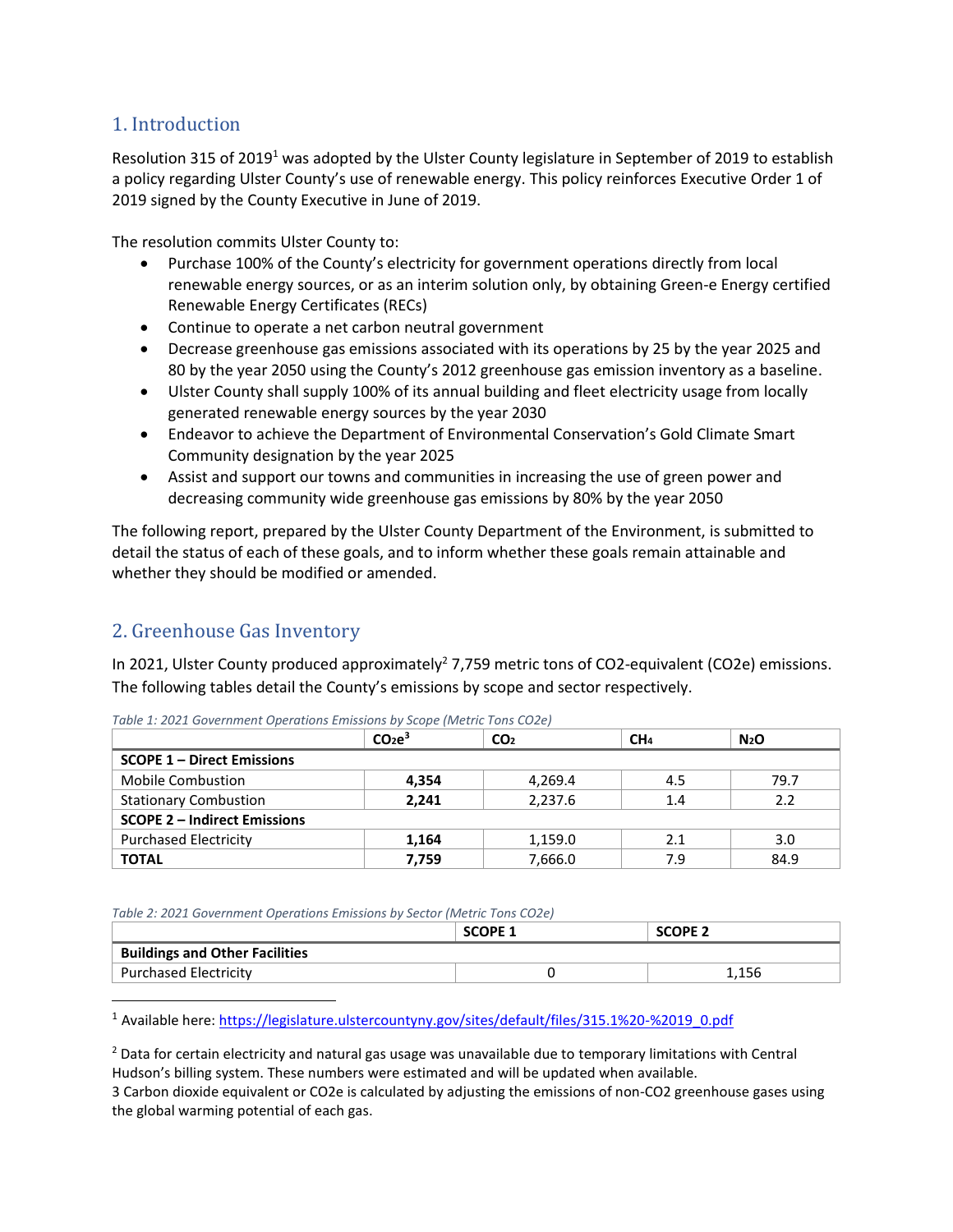| <b>Stationary Combustion</b>            | 2,233 | 0     |  |  |  |
|-----------------------------------------|-------|-------|--|--|--|
| <b>Streetlights and Traffic Signals</b> |       |       |  |  |  |
| <b>Purchased Electricity</b>            | 0     | っ     |  |  |  |
| <b>Transit Fleet:</b>                   |       |       |  |  |  |
| <b>Mobile Combustion</b>                | 1,073 | 0     |  |  |  |
| <b>Vehicle Fleet</b>                    |       |       |  |  |  |
| <b>Mobile Combustion</b>                | 3,281 |       |  |  |  |
| <b>Purchased Electricity</b>            | 0     |       |  |  |  |
| <b>Water Delivery Facilities</b>        |       |       |  |  |  |
| <b>Purchased Electricity</b>            | 0     | 4     |  |  |  |
| <b>Stationary Combustion</b>            | 9     | 0     |  |  |  |
| <b>TOTAL</b>                            | 6.595 | 1.164 |  |  |  |

#### Biogenic Emissions

In 2021, Ulster County emitted 178 metric tons of CO2e from biogenic sources. These emissions are entirely attributed to the mobile combustion of ethanol and biodiesel.

*Table 3: 2021 Biogenic Emissions (Metric Tons CO2e)*

| Sector               | <b>Biogenic Emissions (MT CO2e)</b> |  |  |
|----------------------|-------------------------------------|--|--|
| <b>Transit Fleet</b> | 51.7                                |  |  |
| Vehicle Fleet        | 126.7                               |  |  |
| <b>TOTAL</b>         | 178.3                               |  |  |

#### Scope 3 Emissions

In 2021, Ulster County estimated the anthropogenic Scope 3 emissions attributed to employee commutes as 2,117 MT CO2e.

*Table 4: 2021 Estimated Scope 3 Emissions (Metric Tons CO2e)*

|                          | CO <sub>2</sub> e | ~~<br>CU2 | CH <sub>4</sub> | N <sub>2</sub> O |  |
|--------------------------|-------------------|-----------|-----------------|------------------|--|
| <b>SCOPE 3</b>           |                   |           |                 |                  |  |
| <b>Mobile Combustion</b> | <b>CPP C</b>      | 7۳ -      | -               | 40               |  |

#### Progress Toward GHG Reduction Goals

Between the baseline year of 2012 and the most recent GHG inventory for 2021, Ulster County's emissions from government operations decreased by 21.4%.

The following figure compares Ulster County's 2021 emissions to the levels required to meet the County's 2025 and 2050 reduction goals.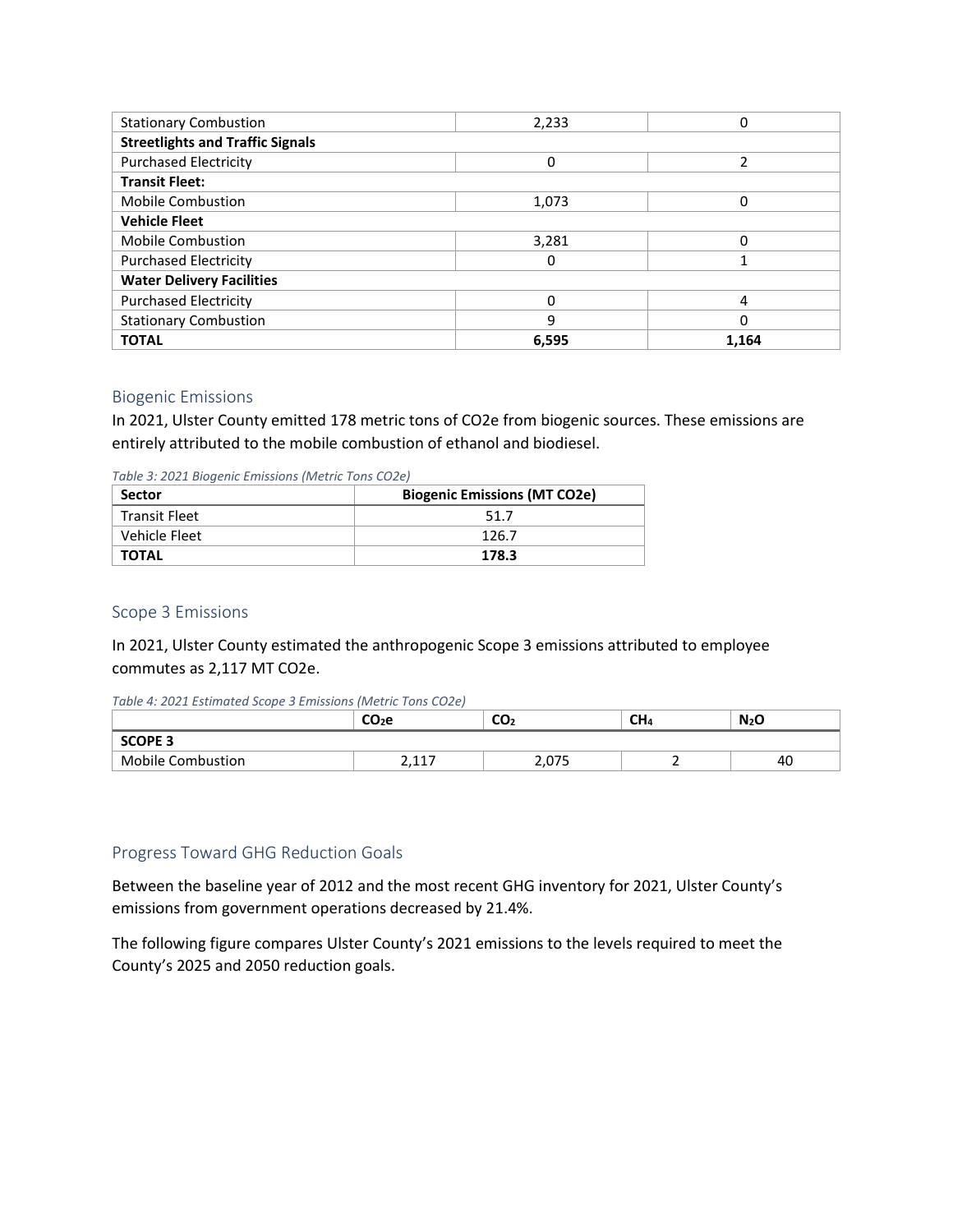

*Figure 1: Progress Compared to 2025 and 2050 Goals*



Figures 2 and 3 below show emissions trends by sector and energy type respectively.

*Figure 2: Emissions Trends by Sector*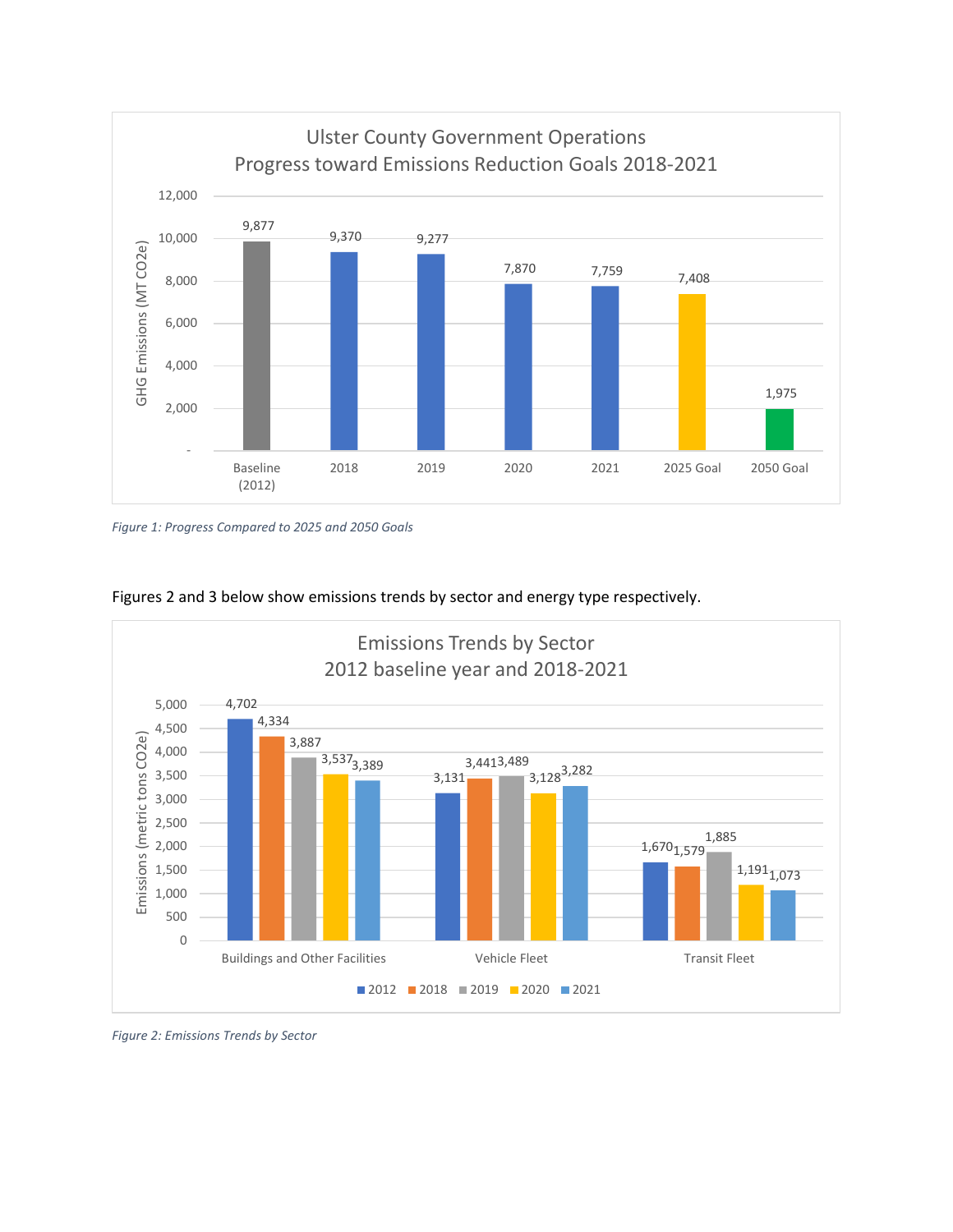

*Figure 3: Emissions Trends by Energy Type*

### 3. Renewable Electricity Usage

Per Executive Order 1-2019, Ulster County's goal is to purchase 100% of its electricity for government operations from renewable sources through a combination of on-site generation, distributed generation, renewable energy certificates and utility green power products.

Per Resolution 315 of 2019, Ulster County distinguishes between local renewable electricity and nonlocal renewable electricity. Non-local renewable electricity is acquired through the purchase of RECs. Ulster County defines local renewable generation as generation from a renewable source that occurs within the same utility territory and NY Independent System Operator (NYISO) zone as the load it serves. This includes generation from community distributed generation (CDG) sites if the renewable attributes are either conveyed by contract or purchased separately as RECs.

| Year | <b>RECs Retired (MWH)</b> |
|------|---------------------------|
| 2021 | 8,864                     |
| 2020 | 8,906                     |
| 2019 | 9,149                     |
| 2018 | 10,803                    |
| 2017 | 11,914                    |
| 2016 | 12,217                    |
| 2015 | 12,215                    |
| 2014 | 6,000                     |

*Table 5: Renewable Energy Credits Retired for Ulster County Government Operations*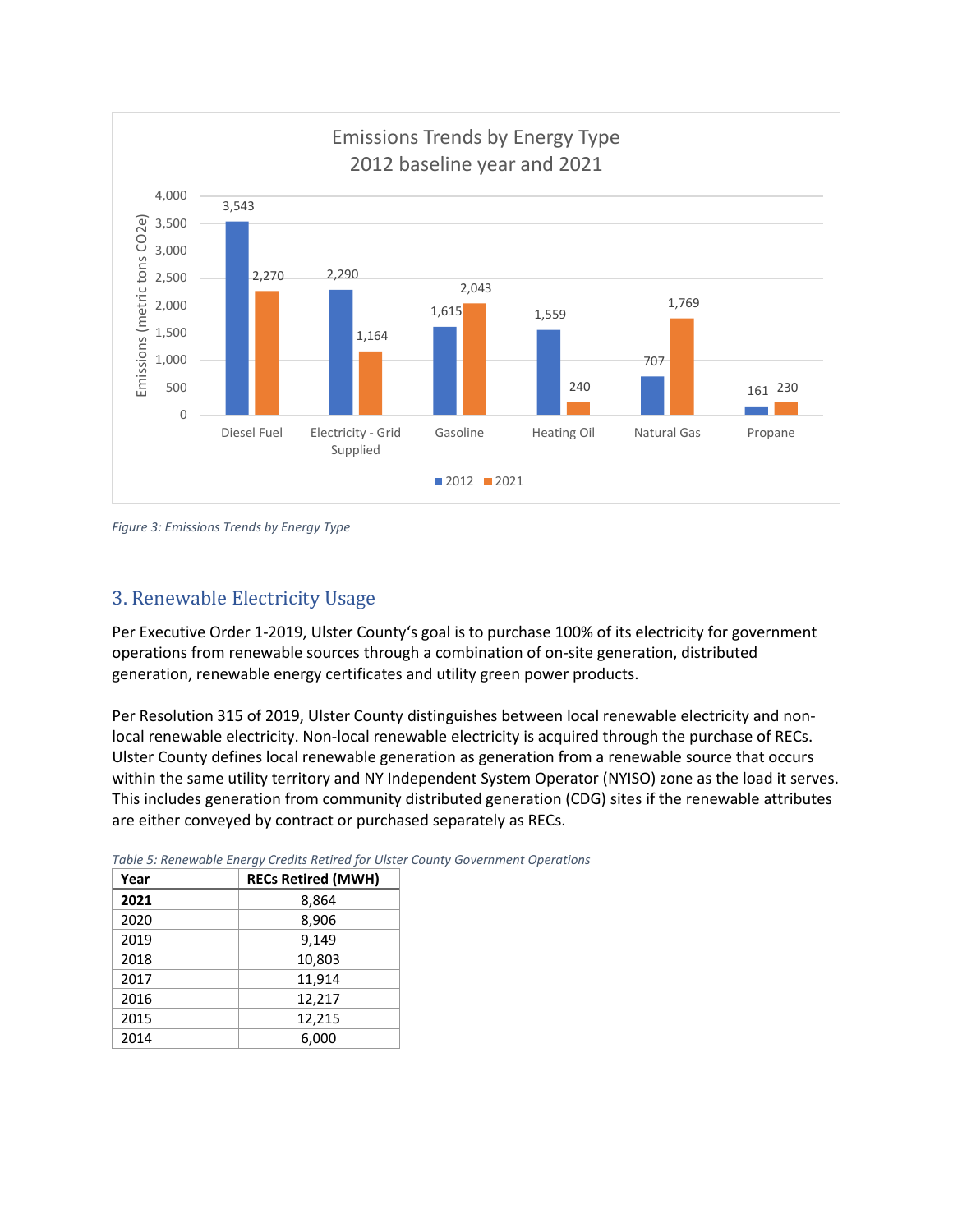#### Local Renewable Generation

In 2021, Ulster County purchased approximately 24.2% of its electricity from local renewable sources. This electricity was generated at the following locations:

*Table 6: Sources of Local Generation*

| <b>Site</b>                                                                   | System<br>capacity | <b>Type</b>                   | <b>Installation year</b> | Ownership            |
|-------------------------------------------------------------------------------|--------------------|-------------------------------|--------------------------|----------------------|
| New Paltz Substation Salt<br>Shed                                             | 30.6 KW DC         | Behind the meter              | 2011                     | <b>Ulster County</b> |
| Town of Ulster Landfill <sup>4</sup>                                          | 1.9 MW DC          | Remote net<br>metering        | 2018                     | <b>Third Party</b>   |
| Natural Power Group<br><b>Hydroelectric Facility</b><br>Wallkill              | 0.5 MW             | CDG subscription<br>agreement | 1988                     | Third Party          |
| East Light Partners<br><b>Community Solar</b><br><b>ELP Myer</b>              | 2.9 MW DC          | CDG subscription<br>agreement | 2021                     | <b>Third Party</b>   |
| <b>East Light Partners</b><br><b>Community Solar</b><br><b>ELP Union Vale</b> | 2.6 MW DC          | CDG subscription<br>agreement | 2021                     | <b>Third Party</b>   |

Table 2 below shows the local electricity generation used by Ulster County government operations per year since the GHG inventory baseline year.

| Year | <b>Local Renewable Electricity</b> |  |
|------|------------------------------------|--|
|      | Used (kWh)                         |  |
| 2021 | 2,670,000 <sup>5</sup>             |  |
| 2020 | 2,113,649                          |  |
| 2019 | 2,021,961                          |  |
| 2018 | 927,285                            |  |
| 2017 | 37,447                             |  |
| 2016 | 42,164                             |  |
| 2015 | 37,793                             |  |
| 2014 | 36,862                             |  |
| 2013 | 40,358                             |  |
| 2012 | 31,203                             |  |

#### Renewable Energy Credits

Since June of 2014, Ulster County has purchased RECs to ensure 100% of the electricity used for government operations is renewable. The renewable claim is made through the purchase and retirement of RECs certified by Green-e®, a third-party verification firm. Because they were not locally generated, these offsets are not counted as actual reductions in emissions (i.e. as progress toward GHG reduction goals). The GHG accounting in this inventory report assumes the absence of all offsets.

<sup>4</sup> Generation data available here:<http://s44709.mini.alsoenergy.com/Dashboard/2a566973496547374143454b772b71413d>

<sup>5</sup> Estimated due to time delay on data from vendor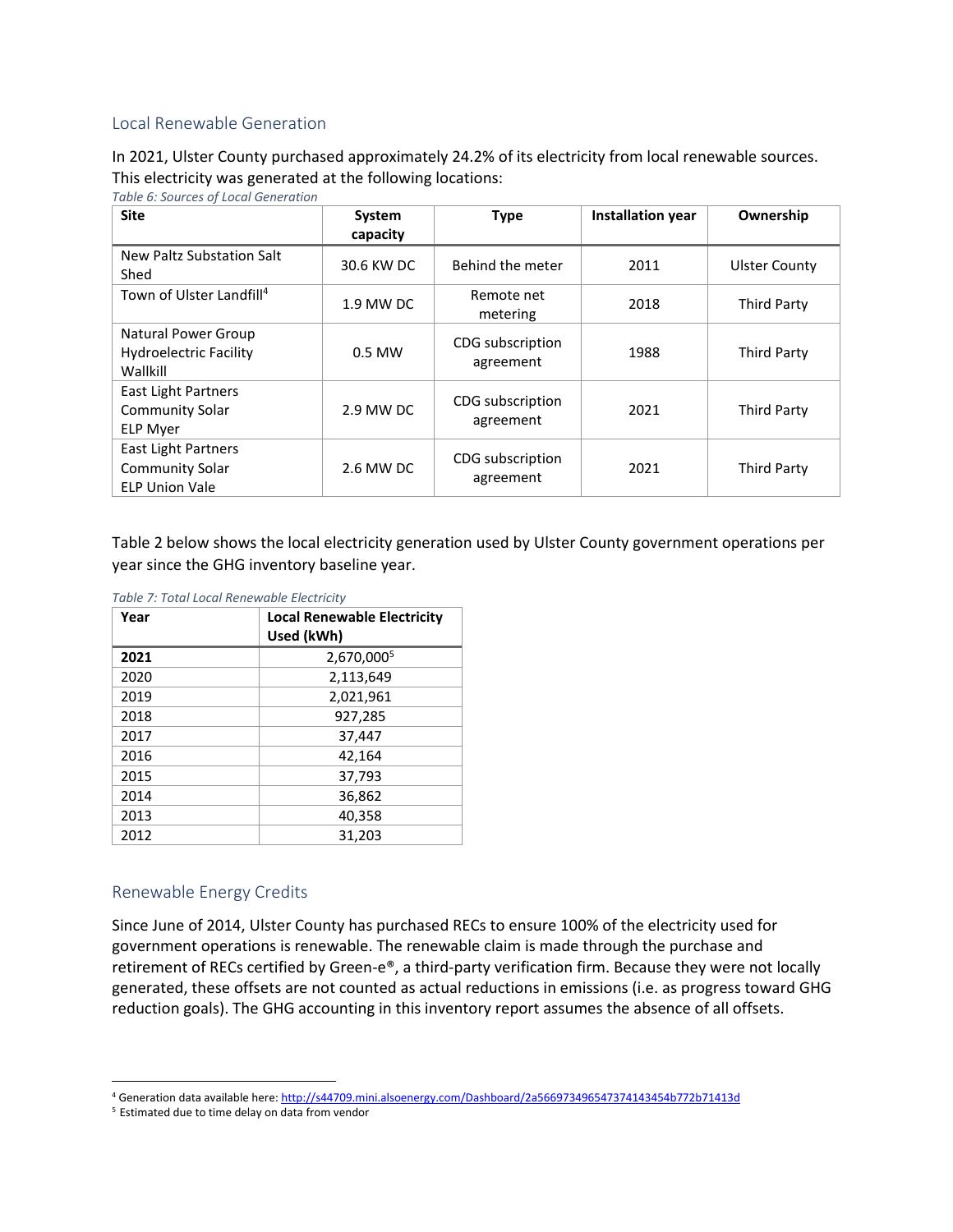RECs retired are a mixture of purchased Green-e national renewable certificates and New York Generation Attribute Tracking System (NYGATs) certificates

# 4. Carbon Neutral Government Operations

Ulster County endeavors to achieve net carbon neutrality through the annual purchase of carbon offsets. However, in 2021, the market rate for offsets increased significantly, ultimately exceeding the amount the County had budgeted for procuring offsets. As a result, the County was unable to purchase enough carbon offsets to match 100% of Scope 1 and Scope 3 emissions in 2021. The necessary carbon offsets to achieve carbon neutral government operations will be procured in 2022.

If offset prices continue to stay high, or increase further, it may continue to be challenging to achieve carbon neutral government operations via the purchase of offsets in future years.

In previous years, Ulster County has purchased carbon offsets on the voluntary market to offset 100% of Scope 1 emissions and Scope 3 emissions attributed to employee commutes when able. Scope 2 emissions are offset by the purchase of Renewable Energy Credits (RECs). These offsets are not counted as actual reductions in emissions (i.e. as progress toward GHG reduction goals). The GHG accounting in Section 3 of this inventory report assumes the absence of all offsets.

| <b>Mitigation Type</b>                       | <b>Measure</b>                                       |
|----------------------------------------------|------------------------------------------------------|
| Avoided emissions (counts toward operational | Onsite generation (behind the meter)                 |
| goals)                                       | <b>Remote Net Metering</b><br>$\bullet$              |
|                                              | <b>NYGATS RECS</b><br>$\bullet$                      |
|                                              | <b>Community Distributed Generation</b><br>$\bullet$ |
|                                              | (CDG)                                                |
| Offsets (counts toward carbon neutral        | National Green-e Renewable energy<br>$\bullet$       |
| government initiative only)                  | credits (RECS)                                       |
|                                              | Carbon credits                                       |

*Table 8: Distinction between GHG measures as applied toward reduction goals*

| Table 9: 2020 Net Zero Emissions Compared to Adjusted 2012 Baseline (Metric Ton CO2e) |  |  |  |
|---------------------------------------------------------------------------------------|--|--|--|
|                                                                                       |  |  |  |

| Category                                          | 2012  | 2021     | % Change  |
|---------------------------------------------------|-------|----------|-----------|
| Total Government Activity Emissions <sup>1</sup>  | 9,877 | 7,759    | $-21.4%$  |
| Avoided emissions                                 | 0     | $-226$   |           |
| <b>Actual Government Emissions</b>                | 9,877 | 7,533    | $-23.7%$  |
| <b>RECs</b>                                       | 0     | -938     |           |
| <b>Carbon Credits</b>                             | 0     | $-6,595$ |           |
| <b>Net Government Operations Carbon Emissions</b> | 9,877 |          | $-100.0%$ |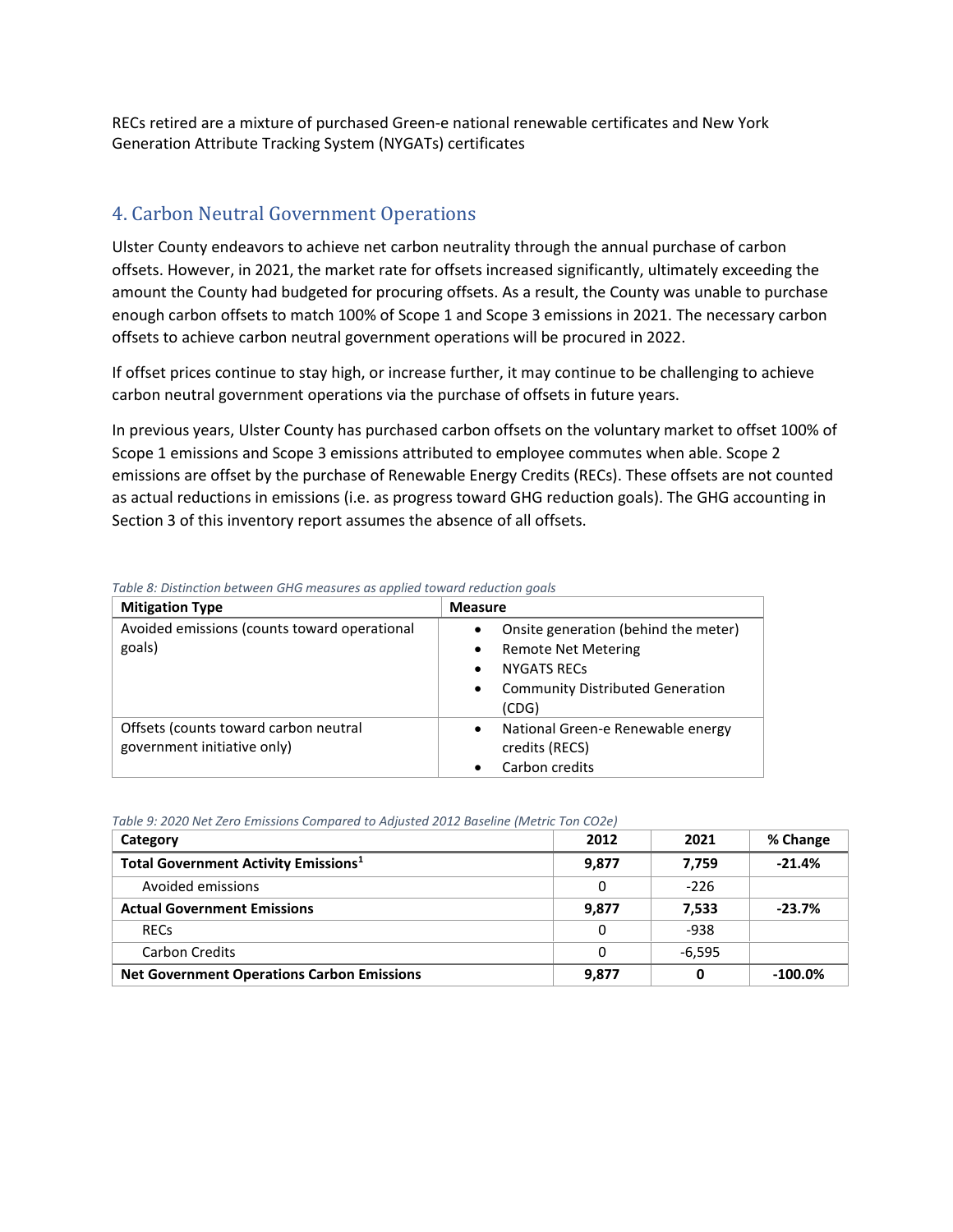

*Figure 4: 2018 Net Zero Carbon Emissions*

The following table details the offsets retired to meet the carbon neutral government operations mandate and the equivalent social cost of carbon per the EPA's methodology. The table includes offsets for Scope 1 and 2 emissions only.

*Table 10: Offsets and Social Cost of Carbon*

| Year                               | 2021                     |
|------------------------------------|--------------------------|
| Carbon Offsets Retired (MT CO2e)   | 6.595                    |
| RECs Retired (MT CO2e)             | 938                      |
| Social Cost of Carbon <sup>6</sup> | At \$51.00 per MT CO2e = |
|                                    | \$384,591.00             |

# 5. Climate Smart Communities Certification Status

Ulster County is currently Silver-level certified in the New York State Department of Environmental Conservation's (DEC's) Climate Smart Communities<sup>7</sup> program, with the County's first five-year Silverlevel CSC recertification was announced in June 2021. More information is available in County Executive Ryan's [press release](https://ulstercountyny.gov/news/executive/county-executive-pat-ryan-announces-ulster-county-has-earned-silver-level) and the County's full [CSC certification report.](https://climatesmart.ny.gov/actions-certification/participating-communities/certification-report/?tx_sjcert_certification%5Bcertification%5D%5B__identity%5D=98&tx_sjcert_certification%5Baction%5D=show&tx_sjcert_certification%5Bcontroller%5D=Certification&cHash=b924afd66a97292d526d4dae03aa4fbf)

To date, the requirements to earn Gold-level certification in the Climate Smart Communities program have not been defined by the DEC. When available, the Gold-level requirements will be published by the DEC at the Climate Smart Communities program [Certification Levels](https://climatesmart.ny.gov/actions-certification/certification-overview/certification-levels/) page.

[content/uploads/2021/02/TechnicalSupportDocument\\_SocialCostofCarbonMethaneNitrousOxide.pdf](https://www.whitehouse.gov/wp-content/uploads/2021/02/TechnicalSupportDocument_SocialCostofCarbonMethaneNitrousOxide.pdf)

<sup>&</sup>lt;sup>6</sup> Social Cost of Carbon value taken from the Interagency Working Group on Social Cost of Greenhouse Gases, United States Government Interagency Working Group on Social Cost of Greenhouse Gases, United States Government *Technical Support*  Document: Social Cost of Carbon, Methane, and Nitrous Oxide Interim Estimates under Executive Order 13990. Available here: [https://www.whitehouse.gov/wp-](https://www.whitehouse.gov/wp-content/uploads/2021/02/TechnicalSupportDocument_SocialCostofCarbonMethaneNitrousOxide.pdf)

<sup>&</sup>lt;sup>7</sup> The DEC's program website is available here: <https://climatesmart.ny.gov/>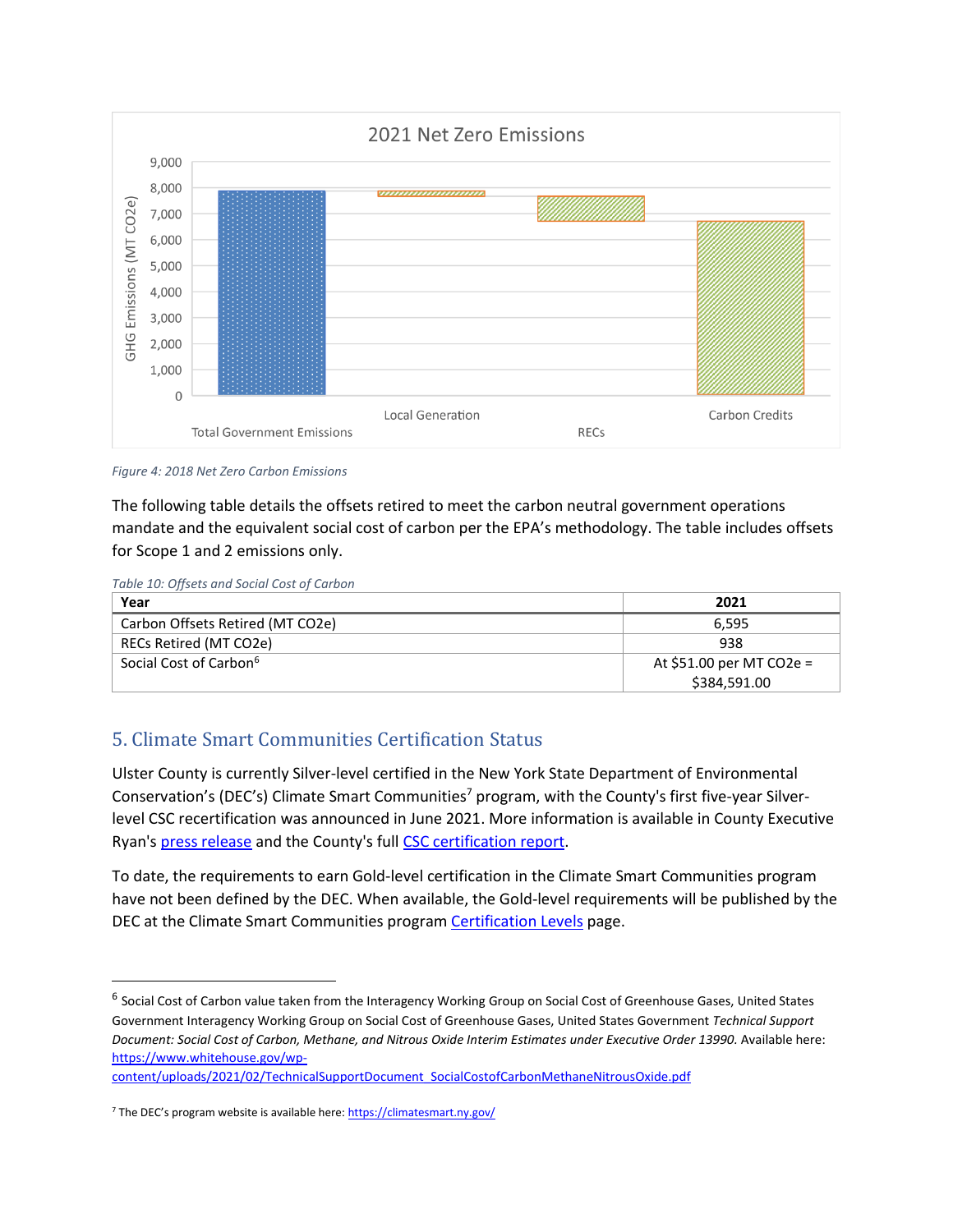The Ulster County Department of the Environment continues to pursue completion of additional action items in the program to prepare for a future recertification application for Gold-level status.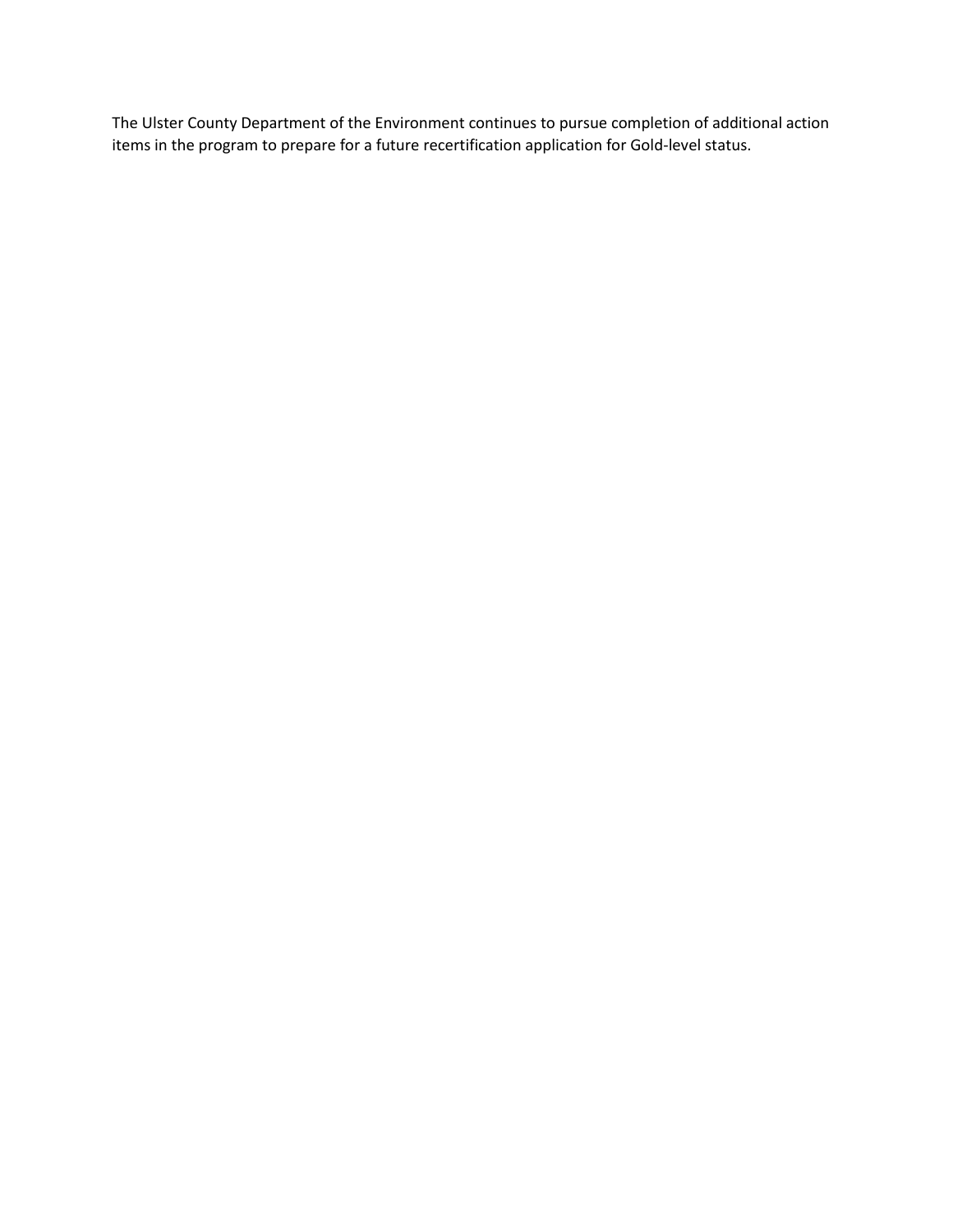# Appendices

# Appendix A: GHG Inventory Methodology and Assumptions

To track progress toward our GHG emissions goals, all energy usage is monitored and tracked by the Ulster County Department of the Environment. The annual GHG emissions inventory is calculated by aggregating this data by sector, scope, source and type and converting to metric tons of CO2-equivalent MTCO2e) using EPA conversion factors.

#### *Ulster County Government Operations GHG Inventory Methodology*

The County references the Local Government Operations Protocol, Version 1.1 (LGOP) as a standard for accounting and reporting GHG emissions from government operations. This protocol was developed by Local Governments for Sustainability (ICLEI).

To the extent possible, Ulster County sets organizational boundaries for emissions accounting using the operational control approach. Per the ICLEI definition, Ulster County has operational control over a building or facility if either of these two conditions exist:

- Ulster County owns the building or facility, OR
- Ulster County has full authority to introduce and implement operational and health, safety and environmental policies.

The County accounts for leased facilities where it is possible to obtain the necessary data. Currently, the County does not estimate emissions for spaces where only part of the building is leased and the space is not sub-metered.

#### *ICLEI Reporting Sectors*

The County currently reports the following sectors and scopes:

- Buildings and Other Facilities: Scope 1 & 2
- Streetlights and Traffic Signals: Scope 2
- Transit Fleet: Scope 1
- Vehicle Fleet: Scope 1 & 2
- Water Delivery Facilities Scope 1 & 2

Ulster County does not own or operate facilities in the following sectors:

- Wastewater Facilities
- Port Facilities
- Airport Facilities
- Power Generation Facilities
- Solid Waste Facilities

#### *Other Process and Fugitive Emissions*

Ulster County currently does not collect data or estimate values for process and fugitive emissions.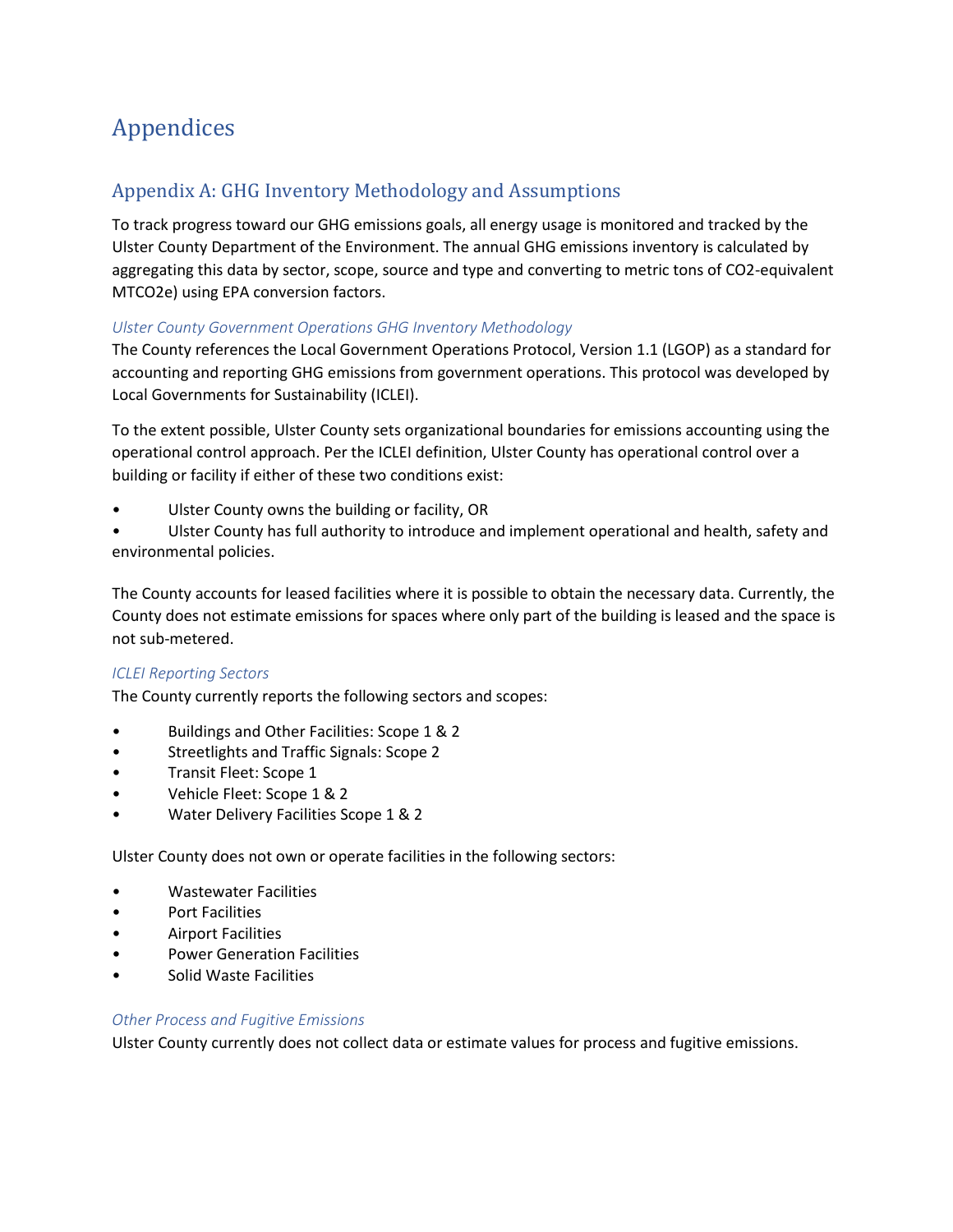#### *Biogenic source emissions*

CO2 Emissions from biofuel usage are not included as Scope 1 emissions in this inventory in accordance with ICLEI protocol, as the carbon concerned is of biogenic origin and would have been emitted to the atmosphere through the natural process of decay. Biogenic emissions totals from combustion of biofuels are tracked and reported as supplemental information in this report.

Ulster County assumes all gasoline purchased for fleet, transit and non-road purposes is an E10 ethanol blend (10% ethanol). Since 2015, the Ulster County transit fleet has used a B5 biodiesel (5% biodiesel) blend in the summer months.

#### *Optional Scope 3 Emissions*

Ulster County currently reports one Scope 3 source: Employee Commute. Usage data was estimated for each reporting year based on current number of employees and assumptions based on employee home of record data.

## Emissions Factors Disclosure

Ulster County uses emissions factors published by the EPA in the document *Emissions Factors for Greenhouse Gas Inventories<sup>8</sup>* (last modified 3/9/3018).

100-year global warming potential (GWP) multipliers were applied as published in the Intergovernmental Panel on Climate Change (IPCC) Fourth Assessment Report.<sup>9</sup>

Ulster County does collect and maintain data on vehicle miles traveled (VMT) for vehicle fleet and transit fleet vehicles. However, to simplify the accounting process for mobile combustion, methane (CH4) and nitrous oxide (N2O) emissions were estimated on a per-gallon basis as described in the New York Community and Regional GHG Inventory Guidance (Version 1.0, September 2015). To do so, the CO2 emission factors were multiplied by factors of 0.001 for CH4 and 0.18 for N2O to obtain an emissions factor.

# Appendix B: 2012 Baseline GHG Inventory

Ulster County completed its first GHG inventory for government operations in 2012, which was subsequently set as the baseline year. The 2012 report included emissions from purchased electricity, stationary fuel combustion, mobile combustion from government vehicle fleets, as well as emissions from County employee commutes.

#### Baseline adjustments

The scope of Ulster County government operations has undergone structural changes since the 2012 baseline inventory. To accurately compare current operating conditions to the baseline year and quantify GHG increases or decreases over time, Ulster County normalizes its baseline to account for changes that are due to a change in the services provided by the government.

For example, in 2013, the Golden Hill Health Care center was sold to a private service provider and the County no longer needed to provide this service to its constituents. This change reduced the County's

<sup>8</sup> Available here[: https://www.epa.gov/sites/production/files/2018-03/documents/emission-factors\\_mar\\_2018\\_0.pdf](https://www.epa.gov/sites/production/files/2018-03/documents/emission-factors_mar_2018_0.pdf)

<sup>9</sup> Available here[: https://www.ipcc.ch/site/assets/uploads/2018/02/ar4-wg1-chapter2-1.pdf](https://www.ipcc.ch/site/assets/uploads/2018/02/ar4-wg1-chapter2-1.pdf)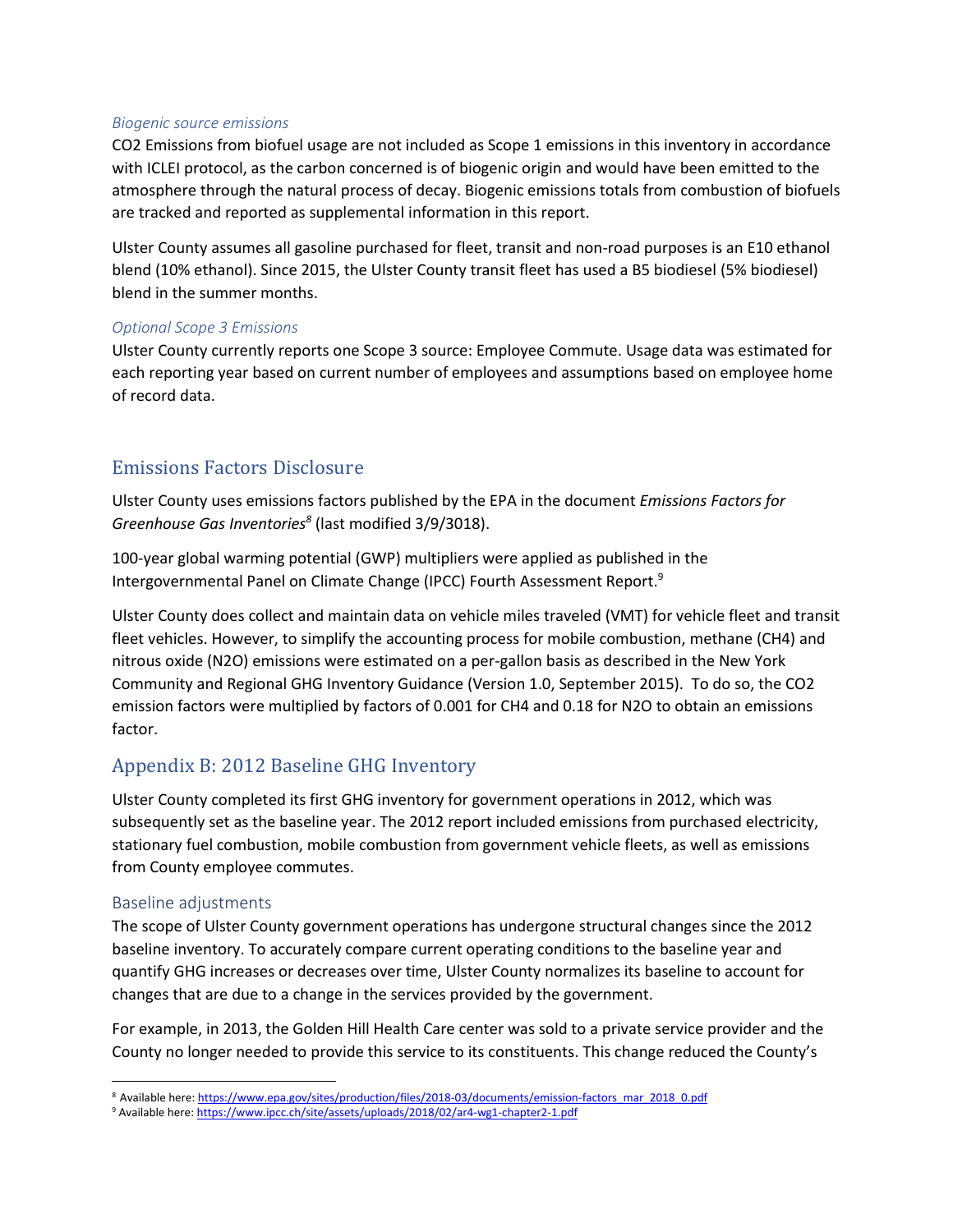purchase of utilities and fleet fuel significantly, saving approximately 3.5 MWh of electricity use, 53,000 gallons of fuel oil, and 1,500 gallons of fleet fuels per year. Because this was a divestiture of services, the 2012 baseline GHG inventory was updated to remove the emissions from this property and government function.

For its GHG inventory, the County uses the following set of rules to determine whether a baseline adjustment is warranted:

| <b>Structural change</b>                                                | <b>Baseline Adjustment?</b> |
|-------------------------------------------------------------------------|-----------------------------|
| New areas of government jurisdiction (or insourcing)                    | Yes.                        |
| Acquisitions of property due to growth                                  | No.                         |
| Divestitures of property due to change in jurisdiction (or outsourcing) | Yes                         |
| Divestitures of property due to consolidation or efficiency of services | No.                         |
| Access to energy use data that was not previously available             | Yes                         |

*Table 11: Baseline Adjustment Methodology*

Table 11 shows the baseline adjustments that have been made to date.

| <b>Baseline change</b>           | <b>Effective</b> | <b>Reporting Sector</b>    | Scope        | <b>Change to Baseline</b> |
|----------------------------------|------------------|----------------------------|--------------|---------------------------|
|                                  | Year             |                            |              | Quantity (MT cO2e)        |
| <b>Golden Hill Health Care</b>   | 2012             | <b>Buildings and Other</b> | 1 & 2        |                           |
| Center                           |                  | Facilities / Vehicle Fleet |              | $-1,216.4$                |
| Patriot's Project-               | 2014             | <b>Buildings and Other</b> | 1&2          | $+19.3$                   |
| <b>Veteran's Housing</b>         |                  | <b>Facilities</b>          |              |                           |
| Sheriff's Substation-            |                  | <b>Buildings and Other</b> | 1& 2         | $+6.5$                    |
| <b>Wawarsing</b>                 | 2015             | <b>Facilities</b>          |              |                           |
| <b>Family and Child Advocacy</b> | 2016             | <b>Buildings and Other</b> | 1 & 2        | $+10.2$                   |
| <b>Center</b>                    |                  | <b>Facilities</b>          |              |                           |
| <b>UCAT Kingston Expansion</b>   | 2019             | <b>Transit Fleet</b>       | 1            |                           |
| of Service                       |                  |                            |              | $+358.4$                  |
| <b>Previously unreported</b>     |                  |                            |              |                           |
| natural gas and fuel oil         | 2020             | <b>Buildings and Other</b> | $\mathbf{1}$ | $+53.7$                   |
| usage incorporated in            |                  | <b>Facilities</b>          |              |                           |
| baseline year                    |                  |                            |              |                           |

*Table 12: Adjustments to Normalize 2012 GHG Baseline*

#### Table 12 shows the 2012 baseline GHG inventory as updated for 2021.

| Table 13: 2012 Baseline Government Operations Emissions by Scope (2021 Update) |  |
|--------------------------------------------------------------------------------|--|
|--------------------------------------------------------------------------------|--|

|                                     | CO <sub>2</sub> e | CO <sub>2</sub> | CH <sub>4</sub> | N <sub>2</sub> O |
|-------------------------------------|-------------------|-----------------|-----------------|------------------|
| <b>SCOPE 1 - Direct Emissions</b>   |                   |                 |                 |                  |
| <b>Mobile Combustion</b>            | 5.160             | 5,062           |                 | 93               |
| <b>Stationary Combustion</b>        | 2.426             | 2.420           |                 |                  |
| <b>SCOPE 2 - Indirect Emissions</b> |                   |                 |                 |                  |
| <b>Purchased Electricity</b>        | 2.290             | 2,282           |                 | b                |
| <b>TOTAL</b>                        | 9,877             | 9.763           | 9               | 104              |

| Table 14: 2012 Baseline Government Operations Emissions by Sector (2021 Update) |         |
|---------------------------------------------------------------------------------|---------|
|                                                                                 | SCOPE 1 |

| <b>SCOPE 1</b><br>- - | <b>SCOPE 2</b> |
|-----------------------|----------------|
|                       |                |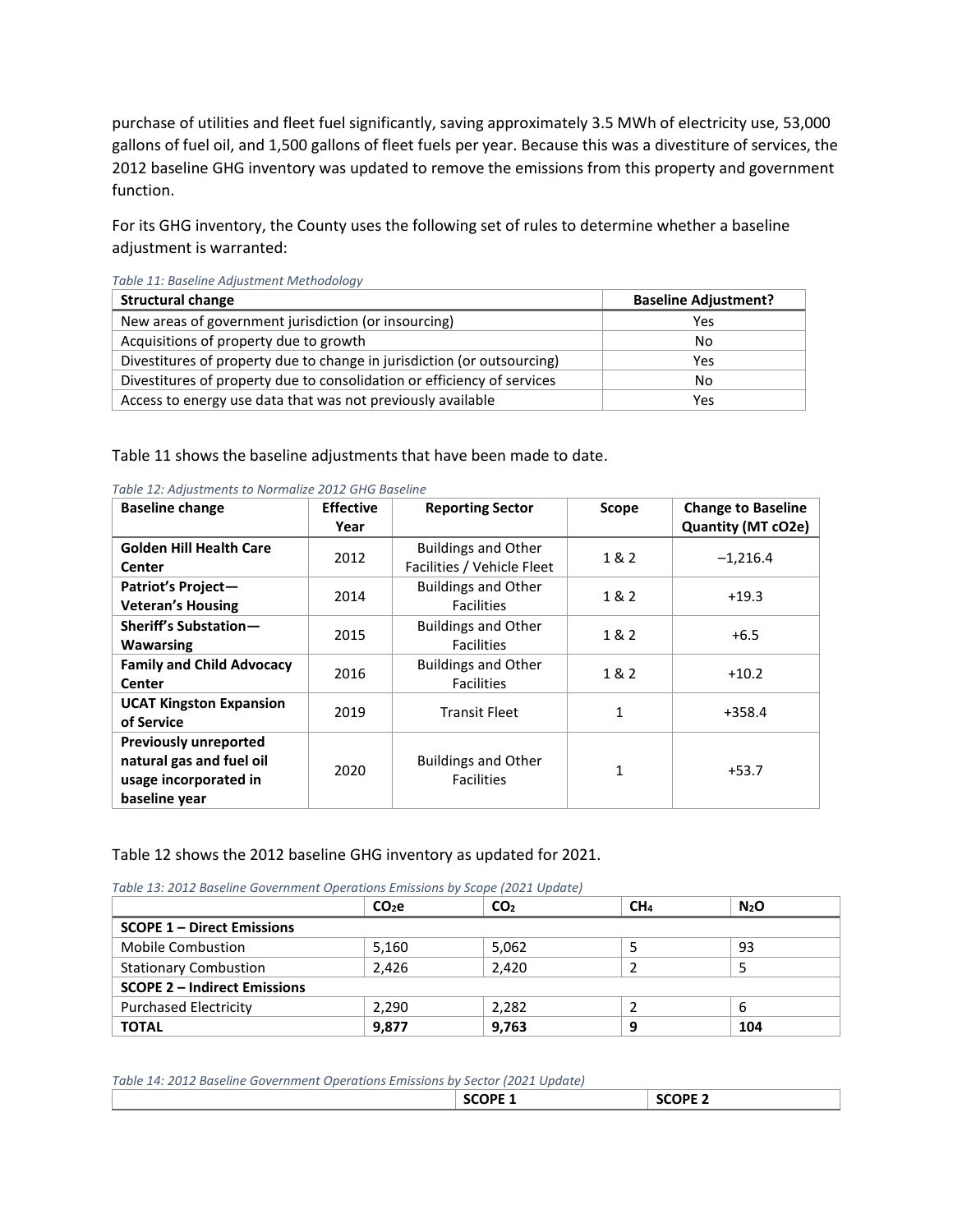| <b>Buildings and Other Facilities</b>   |       |          |  |
|-----------------------------------------|-------|----------|--|
| <b>Purchased Electricity</b>            | 0     | 2,279    |  |
| <b>Stationary Combustion</b>            | 2,423 | 0        |  |
| <b>Streetlights and Traffic Signals</b> |       |          |  |
| <b>Purchased Electricity</b>            | 5     | 5        |  |
| <b>Transit Fleet:</b>                   |       |          |  |
| <b>Mobile Combustion</b>                | 2,029 | 0        |  |
| <b>Vehicle Fleet</b>                    |       |          |  |
| <b>Mobile Combustion</b>                | 3,131 | 0        |  |
| <b>Purchased Electricity</b>            | 0     | $\Omega$ |  |
| <b>Water Delivery Facilities</b>        |       |          |  |
| <b>Purchased Electricity</b>            | 0     | 6        |  |
| <b>Stationary Combustion</b>            | 4     | O        |  |
| <b>TOTAL</b>                            | 7,586 | 2.290    |  |

# Appendix C: Activity Data

The following table shows the quantities of energy purchased by Ulster County in 2021. These quantities form the basis for the greenhouse gas inventory.

| <b>Energy Type</b> | 2021 Usage |
|--------------------|------------|
| Biodiesel (gal)    | 3,150      |
| Diesel (gal)       | 218,432    |
| Electricity (kWh)  | 11,073,948 |
| Ethanol (gal)      | 25,840     |
| Gasoline (gal)     | 228,351    |
| Heating Oil (gal)  | 23,402     |
| Natural Gas (CCF)  | 324,609    |
| Propane (gal)      | 40.326     |

*Table 15: 2021 Activity Data*

Note: Data for certain electricity and natural gas usage was unavailable due to temporary limitations with Central Hudson's billing system. These numbers were estimated and will be updated when available.

# Appendix D: Climate Action Plan Implementation

The following table lists action items from the 2019 Ulster County Government Operations Climate Action Plan<sup>10</sup> that are either completed, in-progress or ongoing.

| <b>Action</b><br><b>Number</b> | <b>Description</b>                              | <b>Status</b>                                                                                                                                                                                                                                                                                                                                      |
|--------------------------------|-------------------------------------------------|----------------------------------------------------------------------------------------------------------------------------------------------------------------------------------------------------------------------------------------------------------------------------------------------------------------------------------------------------|
| <b>BF-1</b>                    | Conduct additional<br>building energy<br>audits | Ongoing<br>-Completed two (2) energy audits at 1 Pearl Street and 17 Pearl Street.<br>Audits were completed as a residential home energy report due to the<br>structure type of both buildings. The audits included a training component<br>with DPW staff. (3/2020)<br>-Completed a targeted geothermal audit and conceptual design at the Ulster |

*Table 16: Climate Action Plan Implementation Status*

<sup>10</sup> Available here:

[https://ulstercountyny.gov/sites/default/files/documents/environment/Ulster%20County%20Government%20Op](https://ulstercountyny.gov/sites/default/files/documents/environment/Ulster%20County%20Government%20Operations%20Climate%20Action%20Plan%202019_web.pdf) [erations%20Climate%20Action%20Plan%202019\\_web.pdf](https://ulstercountyny.gov/sites/default/files/documents/environment/Ulster%20County%20Government%20Operations%20Climate%20Action%20Plan%202019_web.pdf)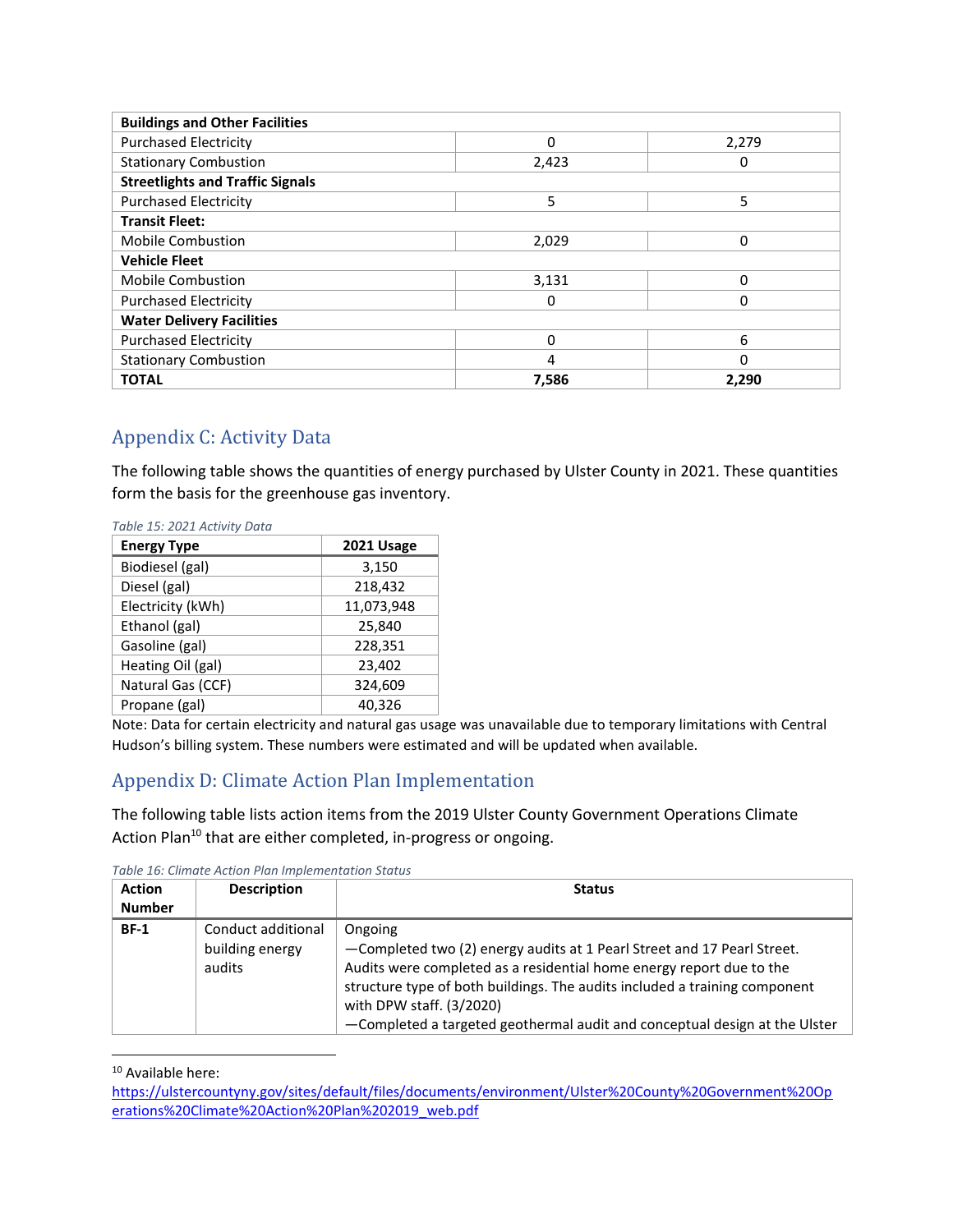|              |                                                                              | County Office Building as Stage 3 of the Geothermal Clean Energy Challenge<br>(10/2020)                                                                                                                                                                                                                                                                                                                                                                           |
|--------------|------------------------------------------------------------------------------|-------------------------------------------------------------------------------------------------------------------------------------------------------------------------------------------------------------------------------------------------------------------------------------------------------------------------------------------------------------------------------------------------------------------------------------------------------------------|
| $BF-2$       | Implement lighting<br>controls in County<br>owned buildings                  | In progress<br>-Purchased eighty (80) wall switch occupancy sensors for the Ulster County<br>Law Enforcement Center (12/2020). Installation is in progress by Public Works<br>staff in 2021.<br>-Added the Development Court LED Lighting Retrofit project to the 2021-<br>2026 Capital Improvement Program. The scope of the project includes<br>implementation of improved/additional lighting controls at the facility. Design<br>is planned to start in 2021. |
| <b>BF-6</b>  | Complete interior<br>lighting upgrades<br>for 100% of<br>building area       | In progress<br>-Added the Development Court LED Lighting Retrofit project to the 2021-<br>2026 Capital Improvement Program. Design is planned to start in 2021.                                                                                                                                                                                                                                                                                                   |
| <b>BF-11</b> | Upgrade HVAC<br>equipment                                                    | In progress<br>-Conducted an HVAC equipment inventory in 2020.<br>-DPW added a block program capital replacement project to the 2021-2026<br>Capital Improvement Program for HVAC/Weatherization at various County<br>buildings. Implementation is ongoing.                                                                                                                                                                                                       |
| <b>BF-13</b> | Complete<br>renewable energy<br>feasibility studies                          | Ongoing<br>-Ulster County completed a geothermal design and feasibility study as part of<br>Stage 3 of the Geothermal Clean Energy Challenge (10/2020)                                                                                                                                                                                                                                                                                                            |
| <b>BF-19</b> | Offset Scope 1 and<br>2 emissions from<br>buildings and<br>facilities        | Ongoing<br>-Ulster County continues to procure RECs and carbon credits as part of its<br>Carbon Neutral Government Operations program.                                                                                                                                                                                                                                                                                                                            |
| <b>PP-4</b>  | Improve vehicle<br>inventory                                                 | Completed<br>-The format of the Ulster County annual vehicle inventory was updated for<br>the 2020 Green Fleet Report to comply with NYS DEC Climate Smart<br>Communities requirements. All further inventories will be generated using the<br>new format.                                                                                                                                                                                                        |
| <b>PP-6</b>  | <b>Track building</b><br>energy efficiency<br>upgrades                       | Ongoing<br>-The Ulster County Department of the Environment continues to track<br>building energy efficiency upgrades. All upgrades that are eligible for utility<br>incentive programs are submitted for rebate reimbursement.                                                                                                                                                                                                                                   |
| <b>PP-12</b> | Encourage green<br>business travel                                           | In progress<br>-The coronavirus pandemic required that most green business travel<br>requirements be conducted remotely. The Information Services department<br>supported this effort by providing equipment necessary for County employees<br>to conduct business remotely as able. This shift in practices and capabilities<br>will allow for more streamlined implementation of this action.                                                                   |
| <b>PP-13</b> | Encourage UC<br>Employee<br>commuting on<br><b>UCAT</b>                      | Ongoing<br>-Ulster County offers a reduced fare of \$0.30/trip for Ulster County<br>employees using the UCAT service.                                                                                                                                                                                                                                                                                                                                             |
| <b>PP-17</b> | Update the<br>County's<br>environmentally<br>preferable<br>purchasing policy | Completed<br>-The Department of the Environment and Purchasing Department initiated a<br>project to update the County's Green Purchasing policy in 2020 (11/2020).                                                                                                                                                                                                                                                                                                |